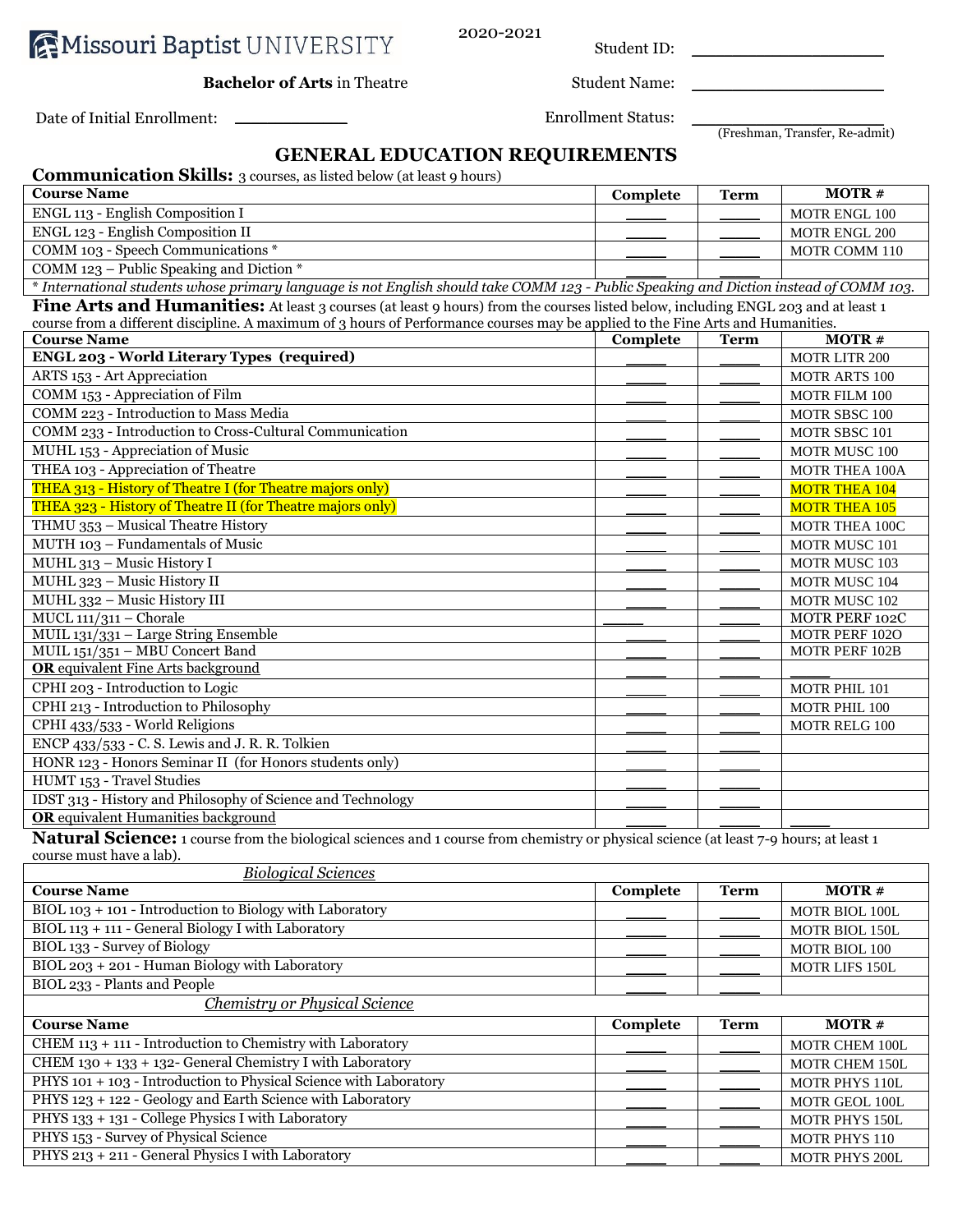**Mathematics:** One course from the following (at least 3 hours)

| <b>Course Name</b>                                                                   | Complete | Term | $MOTR \#$     |
|--------------------------------------------------------------------------------------|----------|------|---------------|
| MATH 123 - Contemporary College Mathematics                                          |          |      | MOTR MATH 120 |
| MATH 133 - College Algebra                                                           |          |      | MOTR MATH 130 |
| MATH 155 - Precalculus                                                               |          |      | MOTR MATH 150 |
| <b>OR</b> a course with either MATH 133 or MATH 155 as prerequisite (Type Name Here) |          |      |               |

**Social and Behavioral Sciences:** 3 courses from at least two of the following disciplines as listed below, including U.S. & MO Constitution course: (at least 9 hours)

| <b>Course Name</b>                                                  | Complete | <b>Term</b> | $MOTR \#$            |
|---------------------------------------------------------------------|----------|-------------|----------------------|
| POLS 103 - U.S. and Missouri Government and Constitution (required) |          |             | <b>MOTR POSC 101</b> |
| ECON 103 - Survey of Economics for Non-Business Majors              |          |             | <b>MOTR ECON 100</b> |
| ECON 113 - Macroeconomics                                           |          |             | <b>MOTR ECON 101</b> |
| ECON 123 - Microeconomics                                           |          |             | <b>MOTR ECON 102</b> |
| EDGE 203 - Introduction to World Geography                          |          |             | MOTR GEOG 101        |
| HIWO 113 - World History I                                          |          |             | <b>MOTR HIST 201</b> |
| HIWO 123 - World History II                                         |          |             | <b>MOTR HIST 202</b> |
| HIUS 213 - United States History I                                  |          |             | <b>MOTR HIST 101</b> |
| HIUS 223 - United States History II                                 |          |             | <b>MOTR HIST 102</b> |
| HONR 123 - Honors Seminar II (for Honors students only)             |          |             |                      |
| POLS 123 - State And Local Government                               |          |             |                      |
| PSYC 133 - General Psychology                                       |          |             | MOTR PSYC 100        |
| PSYC 313 - Human Growth and Development                             |          |             | <b>MOTR PSYC 200</b> |
| SOCO 113 - Introduction to Sociology                                |          |             | <b>MOTR SOCI 101</b> |
| SOCO 323 - Marriage and the Family                                  |          |             |                      |
| SOCO 353 - Cultural Anthropology                                    |          |             | <b>MOTR ANTH 201</b> |
| SOCO 413 - Race and Ethnic Relations                                |          |             | <b>MOTR SOCI 202</b> |
| SOHI 213 - Worldview and Social Issues                              |          |             | <b>MOTR SOCI 201</b> |

**Associate of Arts Degree:** \_\_\_\_\_ **Received from:** \_\_\_\_\_ **Date:** \_\_\_\_\_

(Degree must meet MO\_CBHE requirements for general education as established 10/87)

## **DEGREE REQUIREMENTS**

**Humanities:** 2 courses, as listed below (6 hours)

| <b>Course Name</b>                                                                           | Complete | <b>Term</b> | Grade |
|----------------------------------------------------------------------------------------------|----------|-------------|-------|
| CBIB 113 - Old Testament History OR CBIB 213 - Old Testament Theology                        |          |             |       |
| CBIB 123 - New Testament History OR CBIB 223 - New Testament Theology                        |          |             |       |
| <b>Foreign Language:</b> 2 courses in the same foreign language (6-8 hours)                  |          |             |       |
| <b>Course Name</b>                                                                           | Complete | <b>Term</b> | Grade |
| Foreign Language Course I (Type Course Name Here)                                            |          |             |       |
| Foreign Language Course II (Type Course Name Here)                                           |          |             |       |
| <b>Health and Sport Sciences:</b> 3 hours                                                    |          |             |       |
| <b>Course Name</b>                                                                           | Complete | <b>Term</b> | Grade |
| KHSC 333 - Health and Wellness                                                               |          |             |       |
| <b>Technology and Information Literacy:</b> One course from the following (at least 3 hours) |          |             |       |
| <b>Course Name</b>                                                                           | Complete | <b>Term</b> | Grade |
| BCIS 103 - Survey of Computing                                                               |          |             |       |
| EDUC 373 - Technology and Instructional Media                                                |          |             |       |
| <b>OR</b> Proof of demonstrated competency by exam testing out (Type Exam Here)              |          |             |       |
| <b>Interdisciplinary Studies:</b> 2 courses (3-4 hours)                                      |          |             |       |
| <b>Course Name</b>                                                                           | Complete | <b>Term</b> | Grade |
| IDST 101 - Collegiate Seminar* OR HONR 111 - Honors Seminar I**                              |          |             |       |
| <b>OR</b>                                                                                    |          |             |       |
| IDST 200 - Transfer Student Orientation (Transfer Students Only)                             |          |             |       |
| <b>AND</b>                                                                                   |          |             |       |

IDST 403 - World Citizen OR HONR 413 - Honors Senior Seminar<sup>\*\*</sup>

\* Required for students entering MBU as freshman

\*\* For Honors Students Only